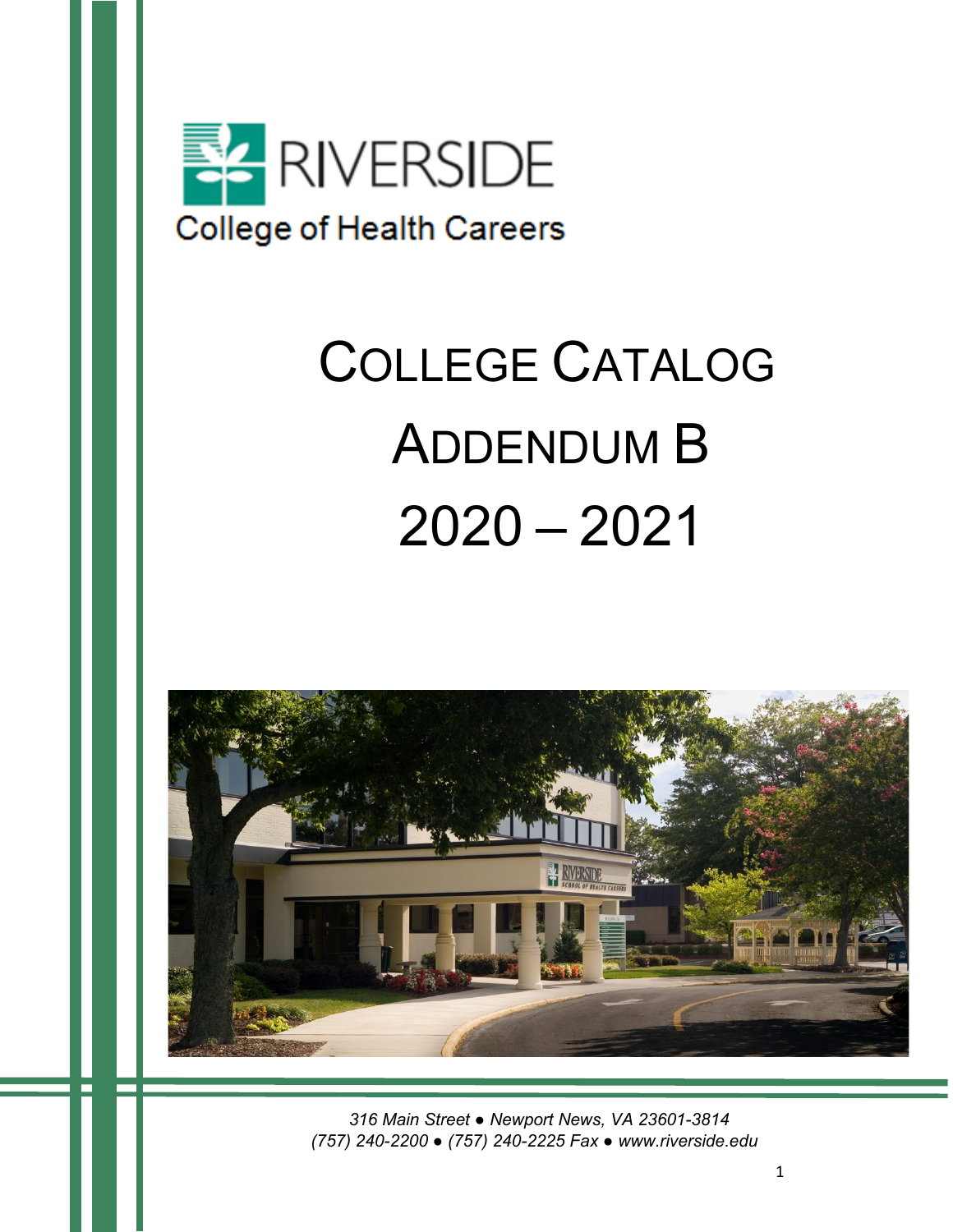### *RIVERSIDE COLLEGE OF HEALTH CAREERS*

316 Main Street Newport News, VA 23601

### 757-240-2200 757-240-2225 – Fax

#### Campus Administrator: Dr. Robin Nelhuebel

### **Website** [www.riverside.edu](http://www.riverside.edu/)

Riverside College of Health Careers is certified to operate in the Commonwealth of Virginia by the State Council of Higher Education for Virginia (SCHEV).

The College is institutionally accredited by the Accrediting Bureau of Health Education Schools (ABHES)

This institution is approved to offer GI Bill ® educational benefits by the Virginia State Approving Agency.

Original Catalog Publication Date: May 25, 2020

Addendum B Publication Date: March 1, 2021

(Addition of Cardiovascular Technology Program)

This Catalog is for informational purposes only and does not create a contract, nor does it constitute a guarantee of continued enrollment. Riverside College of Health Careers continuously attempts to improve each program and reserves the right to modify admission criteria, curriculum, course content, and policies as deemed necessary. Policy references are for public information purposes only. Enrolled students should refer to the most current policies published in their online course management system as needed.

*Cover photo: College Administration Building.*

*Back cover photos clockwise from top left: students in front of Ruby Pope Drumm Health Sciences Library; student study group on the campus lawn; students in front of the classroom building; students relaxing in the Treehouse Café.*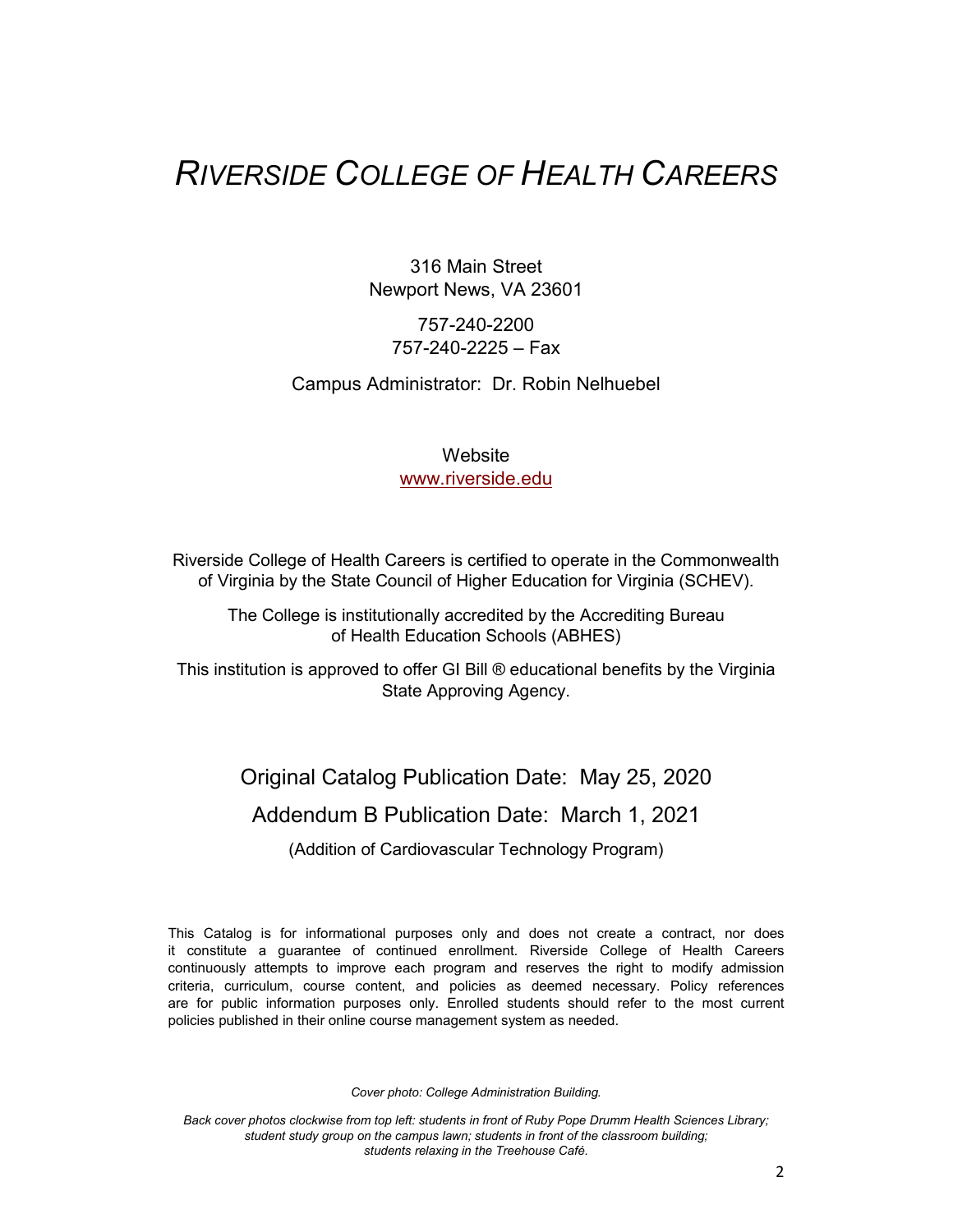## *Cardiovascular Technology Program with Adult Echocardiography Specialty (ECHO)*

Cardiovascular Technology (CVT) consists of multiple specialties within the profession; invasive cardiovascular technology, adult echocardiography, pediatric echocardiography, non-invasive vascular technology and cardiac electrophysiology. Members in the Cardiovascular Technology profession work with physicians in the diagnosis and treatment of cardiovascular disease. The Adult Echocardiographer performs cardiac ultrasounds, exercise and pharmacologic stress testing, and assists with transesophageal, intra-cardiac and intra-operative procedures to provide physicians with the analytical information needed for diagnosis and treatment.

The Riverside Cardiovascular Technology Program was established in 2021 as a one year certificate program. An Associate degree in a health related field is a prerequisite requirement. The program curriculum includes a thorough study of ultrasound physics, Echocardiography Technology, skills laboratory time, and over 800 hours of clinical practice.

Students are required to challenge the Sonography Principles and Instrumentation (SPI) exam and the Adult Echocardiography (AE) exam with the American Registry of Diagnostic Medical Sonography (ARDMS) prior to graduation.

### **WHAT WE OFFER**

- Full-time Day option consisting of two 16-week semesters and one 8-week summer semester in addition to specified Collegelevel prerequisite preadmission courses
- Theoretical instruction integrated with laboratory simulations and clinical experience
- Hands-on clinical experience in our modern medical center and a variety of affiliated clinical sites
- Financial aid for students who qualify
- Career Planning
- Low Instructor-Student ratio

### **PROGRAM MISSION**

The mission of the Cardiovascular Technology Program – Adult Echocardiography Specialty is to graduate competent, entry-level Cardiovascular Technologists in the cognitive (knowledge), psychomotor (skills), and affective (behavior) learning domains for adult echocardiography who are prepared to challenge the industry registry exam, earn their credential and gain employment in the field.

### **COURSE DELIVERY METHODS**

The majority of courses in this program are delivered on-site with web enhancement via our learning management system. Some courses have an online component. The courses are designated as either residential (on campus) or blended (on campus and online).

### **CLINICAL WORK DURING ENROLLMENT**

The College recognizes a student's right to attain employment. Enrolled students who are employed may not represent themselves as students during hours of employment. They may not wear their student uniform or student identification badge.

### **PROGRAM GOALS & STUDENT LEARNING OUTCOMES**

- 1. Students will be clinically competent.
	- Students will perform echocardiograms and accurately complete preliminary report.
	- Students will recognize normal from abnormal echocardiograms.
	- Students will appropriately respond to emergent situations.
- 2. Students will demonstrate communication skills.
	- Students will identify the diversity of patients and communicate appropriately.
	- Students will demonstrate respectful written and oral communication with patients, members of the care team, and their peers.
- 3. Students will implement critical thinking skills.
	- Students will integrate the individual needs of each patient based on their medical history and physician's order into the study being performed.
	- Students will incorporate their knowledge of ultrasound and cardiac pathology by modifying study being performed as required by protocol.
- 4. Students will model professionalism.
	- Students will participate in the care of the patient as a member of a collaborative healthcare team.
	- Students will display professionalism in relationships with physicians, team members, and the public.
	- Students will display ethical behavior and comply with patient privacy laws.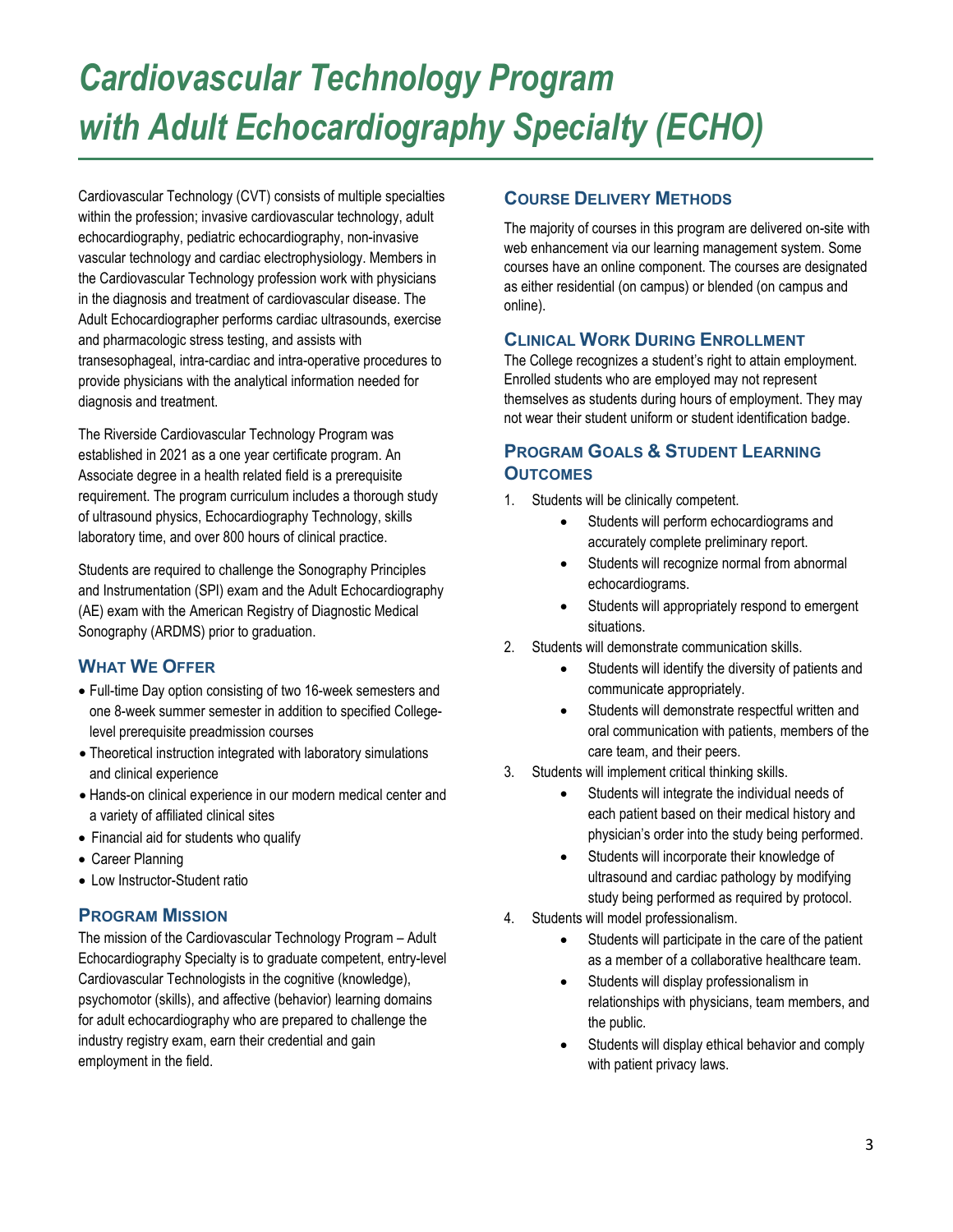### **PROGRAMMATIC ACCREDITATION**

PENDING

### **CREDENTIALING**

Students are required to challenge the Sonography Principles and Instrumentation (SPI) Examination and the Adult Echocardiography (AE) Examination with the American Registry of Diagnostic Medical Sonography (ARDMS) prior to graduation. Further information may be obtained from:

 American Registry of Diagnostic Medical Sonography (ARDMS) 1401 Rockville Pike, Suite 600, Rockville, MD 20852-1402 800-541-9754 FAX 301-738-0312 [www.ardms.org](http://www.ardms.org/)

### **INSTITUTIONAL CERTIFICATION**

Certified to operate in Virginia by the State Council of Higher Education for Virginia (SCHEV).

**SCHEV**  101 N. 14th Street, James Monroe Building, Richmond, VA 23219 804-225-2600 [www.schev.edu](http://www.schev.edu/)

### **INSTITUTIONAL ACCREDITATION**

 Accrediting Bureau of Health Education Schools (ABHES) 7777 Leesburg Pike, Suite 314 N., Falls Church, VA 22043 703-917-9503 [www.abhes.org](http://www.abhes.org/)

### **RIVERSIDE REGIONAL MEDICAL CENTER ACCREDITATION**

 DNV GL - Healthcare 400 Techne Center Drive, Suite 100, Milford, OH 45150 [www.dnvglhealthcare.com](http://dnvglhealthcare.com/)



**State Council of Higher Education for Virginia** 

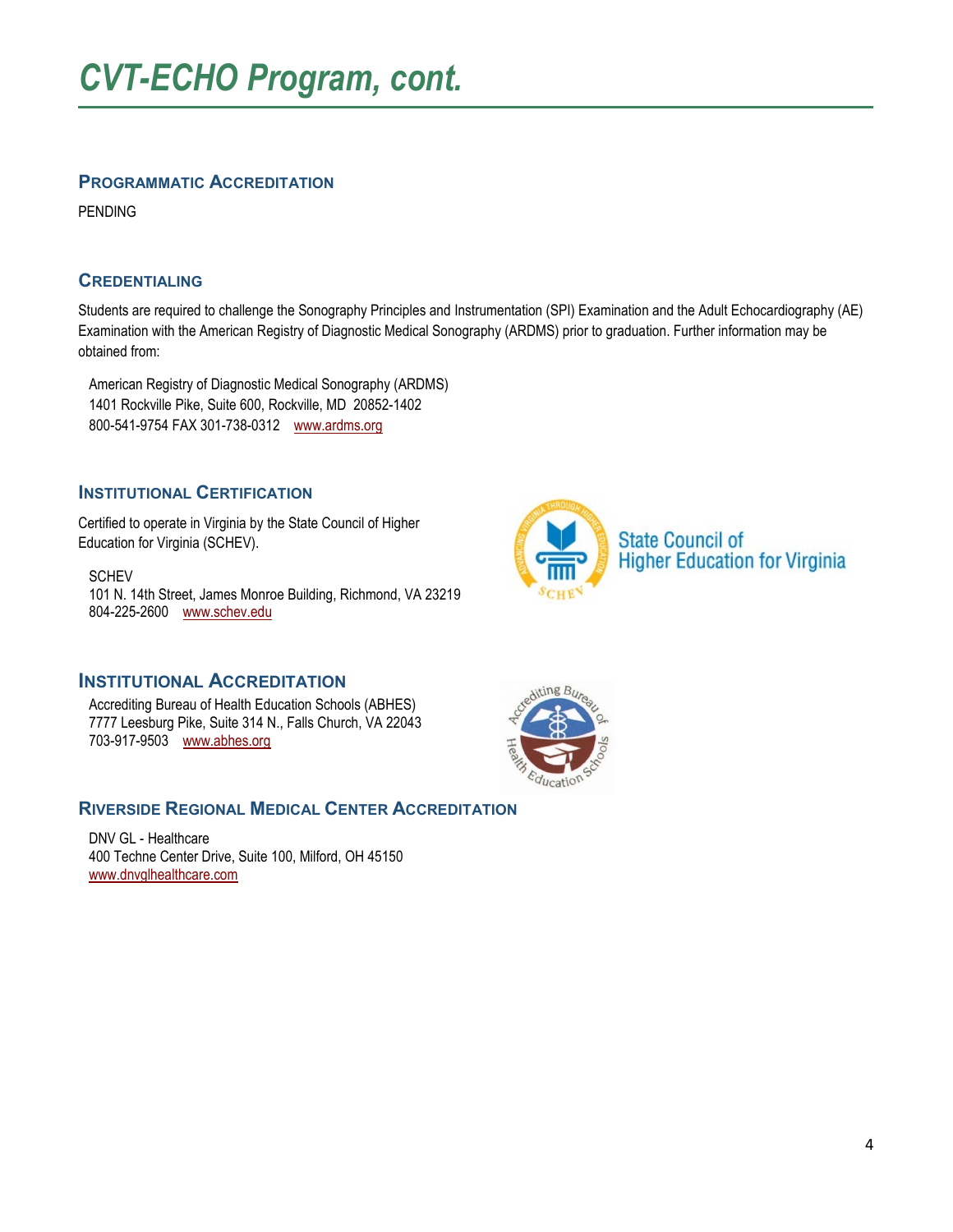### *CVT-ECHO, cont.*

### **COURSE DESCRIPTIONS**

Complete course sequencing, clock hours, and semester credit hours (CR) awarded are shown on the Curriculum Plan page at the end of the program section. Occasional evening and weekend hours may be required.

#### **LEVEL ONE**

**CVT 311 – INTRODUCTION TO CARDIOVASCULAR TECHNOLOGY (1 CR):** This blended course will introduce the student to the careers in Cardiovascular Technology. Topics covered will include basic cardiac anatomy, basic exam techniques, patient positioning, and proper ergonomic practices. The student will be introduced to the process of registry exams, professional societies, lab accreditation and the importance of continuing medical education (CME). Instruction in professionalism and employment opportunities will be discussed. An orientation to the clinical environment will be provided. Fire safety and campus security will be discussed.

**CVT 321 – ECG AND OTHER PROCEDURES (2 CR):** This blended course is designed to give the student an understanding of electrocardiographic (ECG) interpretation. Normal cardiac anatomy, cardiac circulation, and the electrophysiology of the heart will be covered. Topics include correct placement of ECG leads, components of an ECG tracing, normal and abnormal tracings. Other procedures to be covered include stress testing, transesophageal echocardiography, intra-operative and interventional studies.

**CVT 341 – ACOUSTIC OR ULTRASOUND PHYSICS (3 CR):**  This blended course explores the theory of ultrasound physics. The acoustic variables and acoustic parameters of sound waves, sound wave propagation, resolution and attenuation will be introduced. The bioeffects of ultrasound will be discussed. Ultrasound imaging and instrumentation to include various transducers, pre- and post-processing images will be reviewed. Other topics presented are hemodynamics and principles of Doppler.

**ECH 331 – ECHOCARDIOGRAPHY TECHNOLOGY I (3 CR):**  This course is designed to give the student a thorough look at the anatomy and physiology of the human heart to include coronary artery distribution. The student will be introduced to the complete 2D echocardiogram with color and spectral Doppler, ultrasound instrumentation, routine measurements and calculations. Topics covered will include cardiac anatomy, embryology, the cardiac

cycle, hemodynamics, and ventricular systolic function. Cardiomyopathy, valve disease, pericardial disease, cardiac tumors and masses will be covered.

**ECH 331L – ECHOCARDIOGRAPHY TECHNOLOGY I LAB (1 CR):** This skills laboratory-based course is a complement to Echocardiography Technology I. In this course students will learn the practice of echocardiography. Students will study proper patient positioning, ergonomics, ultrasound cart instrumentation, and how to perform the complete basic 2D echocardiogram to include M-mode, color/spectral Doppler and routine measurements.

#### **LEVEL TWO**

**ECH 302C – ECHOCARDIOGRAPHY CLINICAL I (9 CR):** This clinical course will allow the student to demonstrate their knowledge and put their skills into practice in the clinical setting with the supervision and guidance of a clinical preceptor. The student will participate as part of a healthcare team. Clinical experiences will take place at multiple echocardiography laboratories that are affiliated with the college. Successful completion of Clinical Experience I includes adherence to attendance policies, evaluations, and paperwork submission. Progressive clinical competencies include individual views culminating in a basic complete 2D echocardiogram.

**ECH 332 – ECHOCARDIOGRAPHY TECHNOLOGY II (3 CR):**  This course will explore more in-depth calculations to evaluate the heart. Provocative maneuvers, cardiac transplant, effects of systemic diseases, and contrast in echocardiography will be presented. Simple and complex congenital heart disease and the related surgeries will be covered. The student will learn about additional techniques such as 3D echocardiography, strain, imaging ventricular assist devices (VAD) and imaging with cardiac resynchronization therapy (CRT). The student will also be introduced to other modalities such as nuclear medicine, cardiac catheterization and electrophysiology.

**ECH 332L – ECHOCARDIOGRAPHY TECHNOLOGY II LAB (1 CR):** This skills laboratory-based course is designed to complement Echocardiography Technology II. The student will continue to increase efficiency in performing echocardiograms in the laboratory setting. More complex measurements and techniques to include PISA, strain, Pedoff probe, and stress echo will be introduced. Scanning methods for 3D echocardiography, evaluation of VADs and CRT will be explored.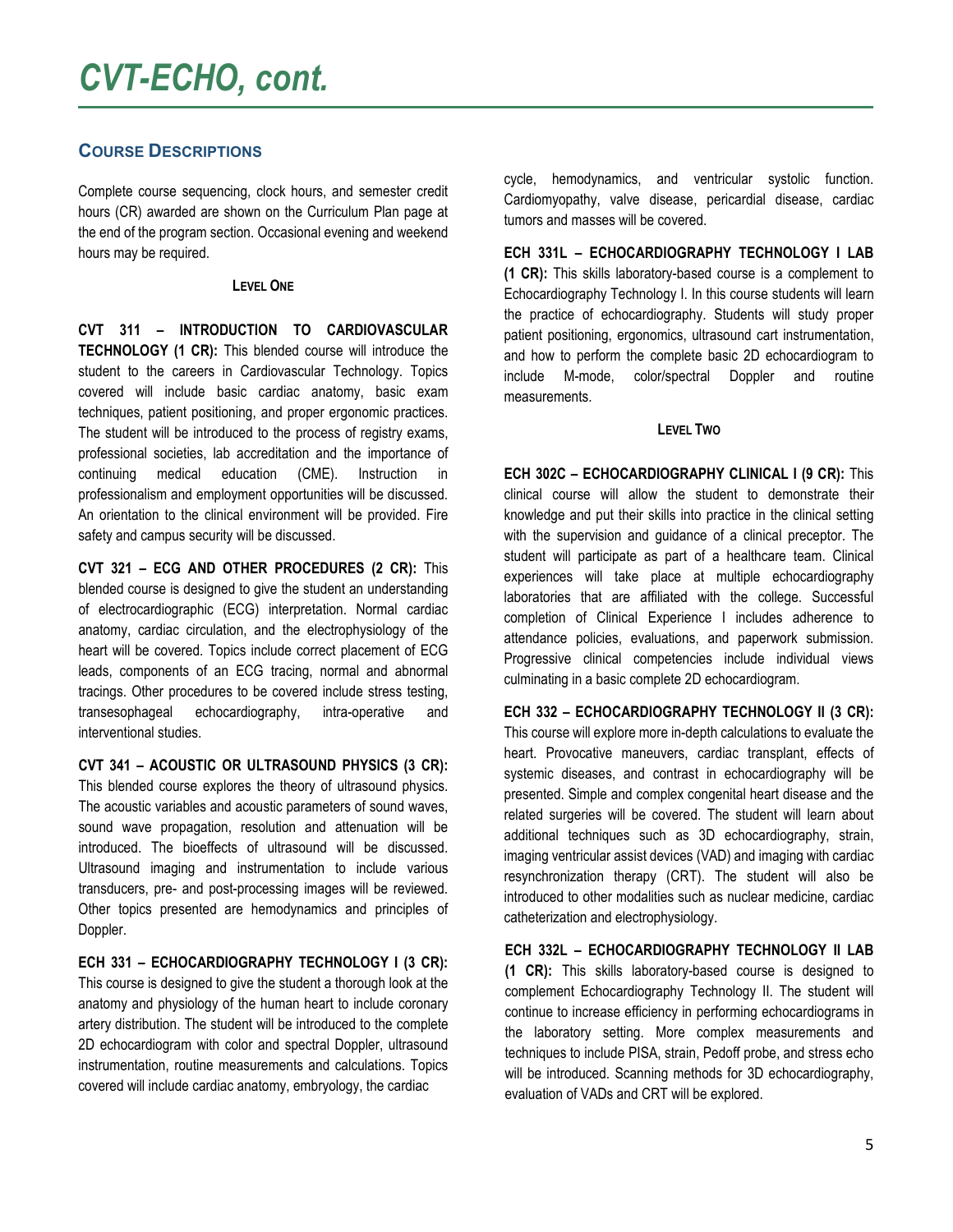### *CVT-ECHO, cont.*

#### **LEVEL THREE**

**ECH 303C – ECHOCARDIOGRAPHY CLINICAL II (10 CR):** This clinical course will allow the student to integrate their knowledge and skills into practice in the clinical setting with the supervision and guidance of a clinical preceptor. The student will play an active role as part of the healthcare team. Clinical experiences will take place at multiple echocardiography laboratories that are affiliated with the college. Successful completion of Clinical Experience II includes adherence to attendance policies, evaluations, and paperwork submission. Clinical competencies include a complete basic 2D echocardiogram with left ventricular quantification, assessment of aortic and pulmonary stenosis and insufficiency,

tricuspid and mitral stenosis and regurgitation, accurate acquiring of strain, accurate completion of a preliminary report, and transesophageal echocardiogram.

**ECH 399 – CAPSTONE (2 CR):** The Capstone course is designed to prepare the student for successfully passing the national exam with the American Registry for Diagnostic Medical Sonographers (ARDMS) through review and a final exam. The student will present a clinical case study. The student will also prepare to enter the workforce by refining their résumé and practicing interviewing techniques.

### **CURRICULUM PLAN**

| <b>LEVEL 1</b>                                          | A   | <b>CS</b> | <b>CE</b> | <b>Clock</b><br><b>Hours</b> | <b>Credit</b><br><b>Hours</b> |
|---------------------------------------------------------|-----|-----------|-----------|------------------------------|-------------------------------|
| CVT 311 Introduction<br>to Cardiovascular<br>Technology | 15  |           |           | 15                           |                               |
| CVT 321 ECG &<br><b>Other Procedures</b>                | 30  |           |           | 30                           | 2                             |
| CVT 331 ECG<br>Technology I                             | 45  |           |           | 45                           | 3                             |
| CVT 331L ECG<br>Technology I Lab                        |     | 45        |           | 45                           |                               |
| CVT 341 Acoustic or<br><b>Ultrasound Physics</b>        | 45  |           |           | 45                           | 3                             |
| <b>TOTAL LEVEL</b><br><b>HOURS</b>                      | 135 | 45        |           | 180                          | 10                            |

| <b>LEVEL 2</b>                     | Α  | <b>CS</b> | <b>CE</b> | <b>Clock</b><br><b>Hours</b> | <b>Credit</b><br><b>Hours</b> |
|------------------------------------|----|-----------|-----------|------------------------------|-------------------------------|
| ECH 332 ECG<br>Technology II       | 45 |           |           | 45                           | 3                             |
| ECH 332L ECG<br>Technology II Lab  |    | 45        |           | 45                           |                               |
| ECH 302C ECG<br>Clinical I         |    |           | 405       | 405                          | 9                             |
| <b>TOTAL LEVEL</b><br><b>HOURS</b> | 45 | 45        | 405       | 495                          | 13                            |

| LEVEL <sub>3</sub>                 | A  | CS | <b>CE</b> | <b>Clock</b><br><b>Hours</b> | <b>Credit</b><br><b>Hours</b> |
|------------------------------------|----|----|-----------|------------------------------|-------------------------------|
| ECH 303C ECG<br>Clinical II        |    |    | 450       | 450                          | 10                            |
| ECH 399 Capstone                   | 30 |    |           | 30                           |                               |
| <b>TOTAL LEVEL</b><br><b>HOURS</b> | 30 | 0  | 450       | 480                          | 12                            |

| <b>PROGRAM SUMMARY</b>     | <b>Clock</b><br><b>Hours</b> | <b>Credit</b><br><b>Hours</b> |
|----------------------------|------------------------------|-------------------------------|
| Program Hours - Theory     | 210                          | 14                            |
| Program Hours - Skills Lab | 90                           | 2                             |
| Program Hours - Clinical   | 855                          | 19                            |
| <b>Total Program Hours</b> | 1155                         | 35                            |

**A** = Academic Instructional Hour 15 hours/1 credit

**CE** = Clinical Experience Hour

**CS** = Skills Lab Instructional Hour 45 hours/1 credit<br>**CE** = Clinical Experience Hour 45 hours/1 credit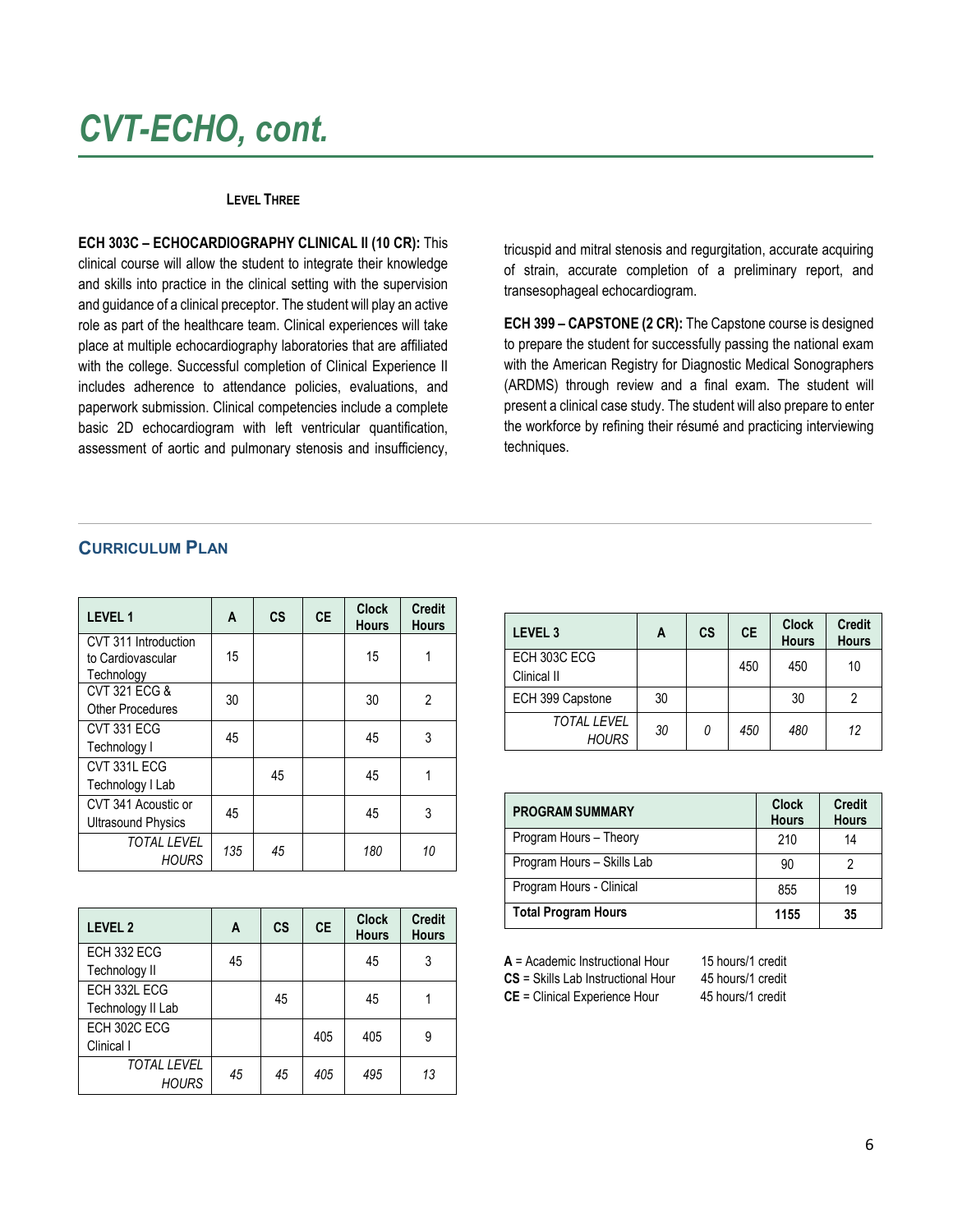### **2020-21 TUITION & FEES** *Tuition Rates Effective Fall 2020*

*The College reserves the right to change tuition and other fees as deemed necessary. Incremental tuition increases are generally made at the beginning of the fall semester if applicable. Tuition & Fees information current at date of document publication. Updated information available on the College website a[t www.riverside.edu.](http://www.riverside.edu/) A \$30.00 charge will be assessed for returned checks. \* Fees and expenses charged by an external service provider are the responsibility of the applicant/student and are not covered in the College's applicant processing fee or tuition.* 

### *ENTRANCE FEES*

• Applicant Processing Fee -- \$100.00 *Fee is non-refundable and due upon application submission. Current Riverside employees are eligible for a 25% discount off this fee!*

### *FEES APPLICABLE TO ACCEPTED STUDENTS*

- Tuition Deposit -- \$125.00 *Fee is non-refundable and credited towards first semester tuition.*
- Background Screening, Drug Testing, Immunization & Medical Records Management Estimate\* -- \$121.00
- CPR Course Estimate\* -- \$65.00 *Only the American Heart Association BLS for the Healthcare Provider will be accepted.*
- Student Resource Fee \$100.00
- Campus Parking \$10

### *TUITION: CARDIOVASCULAR TECHNOLOGY PROGRAM – ADULT ECHO SPECIALTY*

\$350 per CVT credit \$350 per ECH credit **Total Tuition\* \$12,250**

Book Estimate: \$350 Uniform & Shoe Estimate: \$150 Supplies Estimate: \$50 Credentialing Estimate: *included in tuition (1st attempt)*

### *AUDIT / TRANSFER STUDENT FEES*

- Audit Fee -- \$50.00 per credit *See policy for details regarding course eligibility.*
- Transfer Evaluation Fee -- \$100.00 *Fee is non-refundable; waived for current or former military members.*

\*The Total Tuition does not include prerequisite courses, entrance fees, textbooks, supplies, uniforms, or living expenses. Textbook, supplies, uniform, and living expenses are reflected in the student budgets available through the Financial Aid Coordinators. Textbook and uniform prices vary according to the vendor. The amounts provided are estimates.

#### **Additional Program Costs Related to Clinical Placements**

Students are responsible for all costs incurred in travel to assigned clinical sites. Clinical site requirements may vary. Students are responsible for meeting these requirements which may include, but are not limited to: fees for drug screens, repeated criminal history background checks, and/or additional immunizations.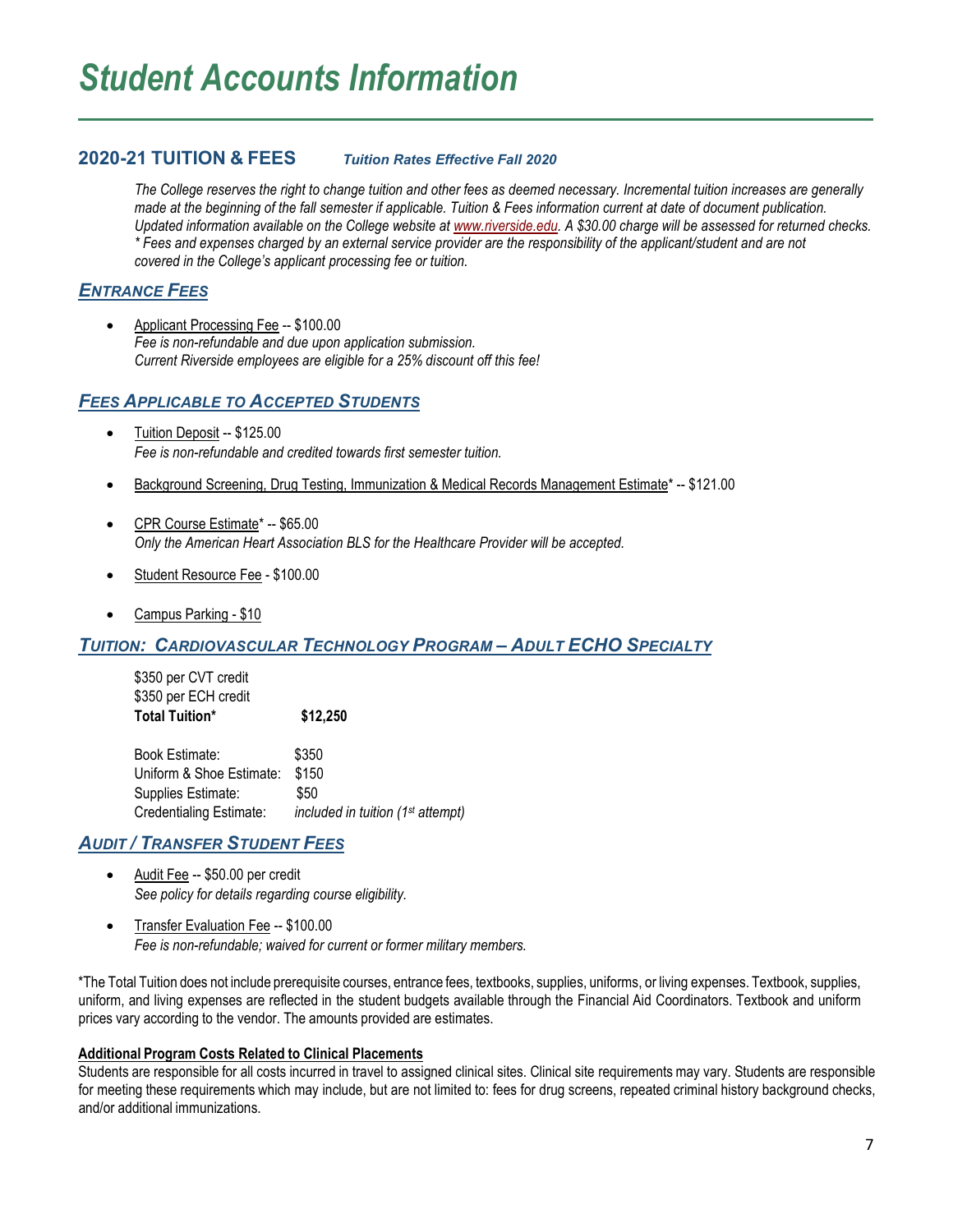### *Admission Criteria*

### *PREREQUISITE COURSES\*:*

| Anatomy and Physiology with Lab          | 4 Credits |
|------------------------------------------|-----------|
| <b>English Composition</b>               | 3 Credits |
| College Math (any 100-level or higher)   | 3 Credits |
| Psychology: Gen, Intro, or Developmental | 3 Credits |
| <b>General or Conceptual Physics</b>     | 3 Credits |
| <b>Medical Terminology</b>               | 2 Credits |

**\*All prerequisite courses must be completed before a formal application can be submitted and reviewed.**

### *ADDITIONAL ADMISSION CRITERIA:*

- The applicant must be a graduate of an accredited high school with a GPA of 2.0 or higher or have earned a high school equivalency (GED) certificate.
- Cumulative college-level GPA of 2.5 or higher is recommended.
- The applicant *must* hold a minimum of an Associate degree in a healthcare discipline with a current associated credential.**\***
- Prospective students for the Cardiovascular Technology Adult Echocardiography Specialty with prior criminal offenses are urged to review the American Registry for Diagnostic Medical Sonographers (ARDMS) Compliance Policies and/or contact ARDMS to verify eligibility for obtaining credentials.

*\*Students currently enrolled in a health-related program may submit an application provided they are in good standing and expected to graduate before the first scheduled day of the Cardiovascular Program.*

### *Academic Calendar*

### **SUMMER SEMESTER 2021**

Semester Begins: May 17 Last Day to Add/Drop: May 28 College Closed: May 31 (Memorial Day) College Closed: July 5 (Independence Day) Semester Ends: July 14 Student Break: July 15 to August 13

### **FALL SEMESTER 2021**

Semester begins: August 16 Last Day to Add/Drop: August 27 College Closed: September 6 (Labor Day) Student Break: October 11-12 No Classes November 25-26 (Thanksgiving) Semester Ends: December 7 Student Break: Dec. 7 to Jan. 7 College Closed: December 25 (Christmas)

### **SPRING SEMESTER 2022**

College Closed: January 1 (New Year's Day) Semester Begins: January 10 Last Day to Add/Drop: January 21 Student Break: March 7-11 Semester Ends: April 29 Student Break: May 2-13